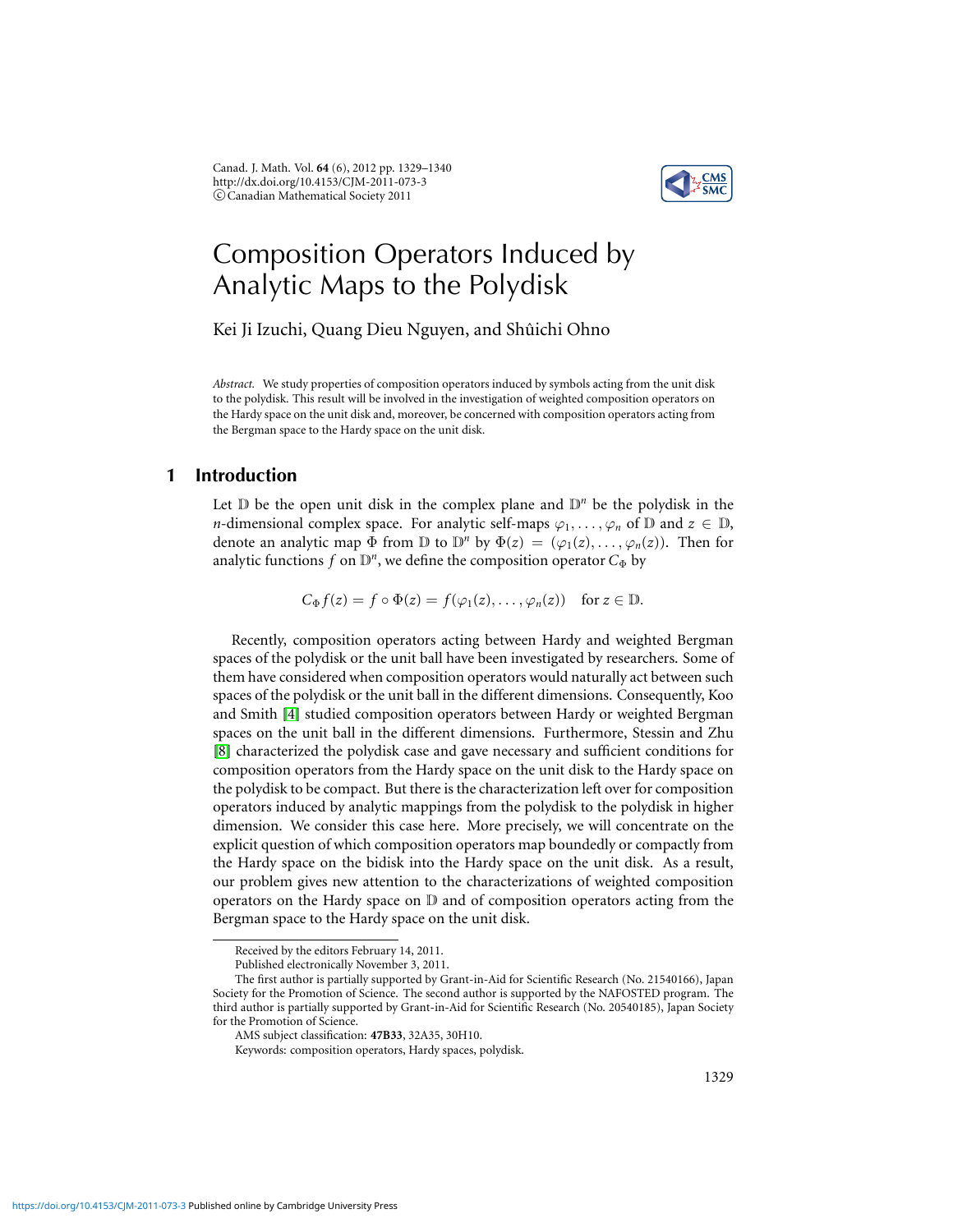The Hardy space  $H^2(\mathbb{D}^n)$  denotes the space of all analytic functions  $f$  on  $\mathbb{D}^n$  such that

$$
||f||_{H^2(\mathbb{D}^n)}^2=\int_{\partial\mathbb{D}^n}|f(\zeta)|^2dm(\zeta)<\infty,
$$

where *dm* is the normalized Lebesgue measure on the distinguished boundary ∂D*<sup>n</sup>* . Let  $H^{\infty}(\mathbb{D}^n)$  be the Banach space of bounded analytic functions on  $\mathbb{D}^n$  with the norm *f*  $||f||_{H^\infty(\mathbb{D}^n)} = \sup_{z \in \mathbb{D}^n} |f(z)|$ , where we note simply  $||f||_{H^\infty(\mathbb{D})} = ||f||_{\infty}$ . See [\[5\]](#page-11-2) for basic information about Hardy spaces on the polydisk.

Here we notice the relationship between our problems and the study of composition operators on the Hardy space in one dimension. Let  $\Phi(z) = (\varphi(z), \psi(z))$  with analytic self-maps  $\varphi$  and  $\psi$  of  $\mathbb{D}$ . Suppose that  $C_{\Phi} : H^2(\mathbb{D}^2) \to H^2(\mathbb{D})$  is bounded. For *g* and  $h \in H^2(\mathbb{D})$ , put  $f(z, w) = g(z)h(w)$ . Then  $f \in H^2(\mathbb{D}^2)$  and

$$
||C_{\Phi}f||_{H^2(\mathbb{D})} \leq C||f||_{H^2(\mathbb{D}^2)},
$$

and so

$$
\|(g\circ\varphi)C_{\psi}h\|_{H^2(\mathbb{D})}\leq C\|g\|_{H^2(\mathbb{D})}\|h\|_{H^2(\mathbb{D})}.
$$

Thus this inequality says that  $(g \circ \varphi)C_{\psi} : H^2(\mathbb{D}) \to H^2(\mathbb{D})$  is bounded. So this problem has a relation to the boundedness of weighted composition operators on  $H^2(\mathbb{D})$ . See [\[1,](#page-11-3) [6,](#page-11-4) [10\]](#page-11-5) for more information about composition operators on the unit disk.

Also, we will see that the boundedness and compactness of  $C_{\Phi}$ :  $H^2(\mathbb{D}^2) \to H^2(\mathbb{D})$ is involved in the investigation of composition operators acting from the Bergman space to the Hardy space on the unit disk. Let  $L^2_a(\mathbb{D})$  be the Bergman space consisting of those analytic functions *f* on D such that

$$
||f||_{L_a^2(\mathbb{D})}^2 = \int_{\mathbb{D}} |f(z)|^2 dA(z) < \infty,
$$

where *dA* is the normalized Lebesgue measure on D.

This paper is organized as follows. For an analytic map  $\Phi = (\varphi, \psi)$  from D to D<sup>2</sup>, in Section 2 we study the boundedness of *C*<sub>Φ</sub> acting from  $H^2(\mathbb{D}^2)$  to  $H^2(\mathbb{D})$  and consider a problem concerning with weighted composition operators on the Hardy space on D. Specifically we let  $\varphi = \psi$  and so  $\Phi = (\varphi, \varphi)$ . Then we will obtain that the boundedness of  $C_{\Phi}$ :  $H^2(\mathbb{D}^2) \to H^2(\mathbb{D})$  is equivalent to the boundedness of  $C_\varphi: L^2_a(\mathbb{D}) \to H^2(\mathbb{D})$ . In Section 3, we characterize the compactness of  $C_\Phi$  and the special case  $\varphi = \psi$ . These results give the new condition equivalent to the wellknown characterization using the Nevanlinna counting function.

# **2 Boundedness**

The aim of this section is to obtain function-theoretic characterizations for the boundedness of  $C_{\Phi}$ :  $H^2(\mathbb{D}^2) \to H^2(\mathbb{D})$ .

<span id="page-1-0"></span>**Theorem 2.1** Let  $\Phi = (\varphi, \psi)$ . If  $\|\varphi\psi\|_{\infty} < 1$ , then  $C_{\Phi} \colon H^2(\mathbb{D}^2) \to H^2(\mathbb{D})$  is *bounded.*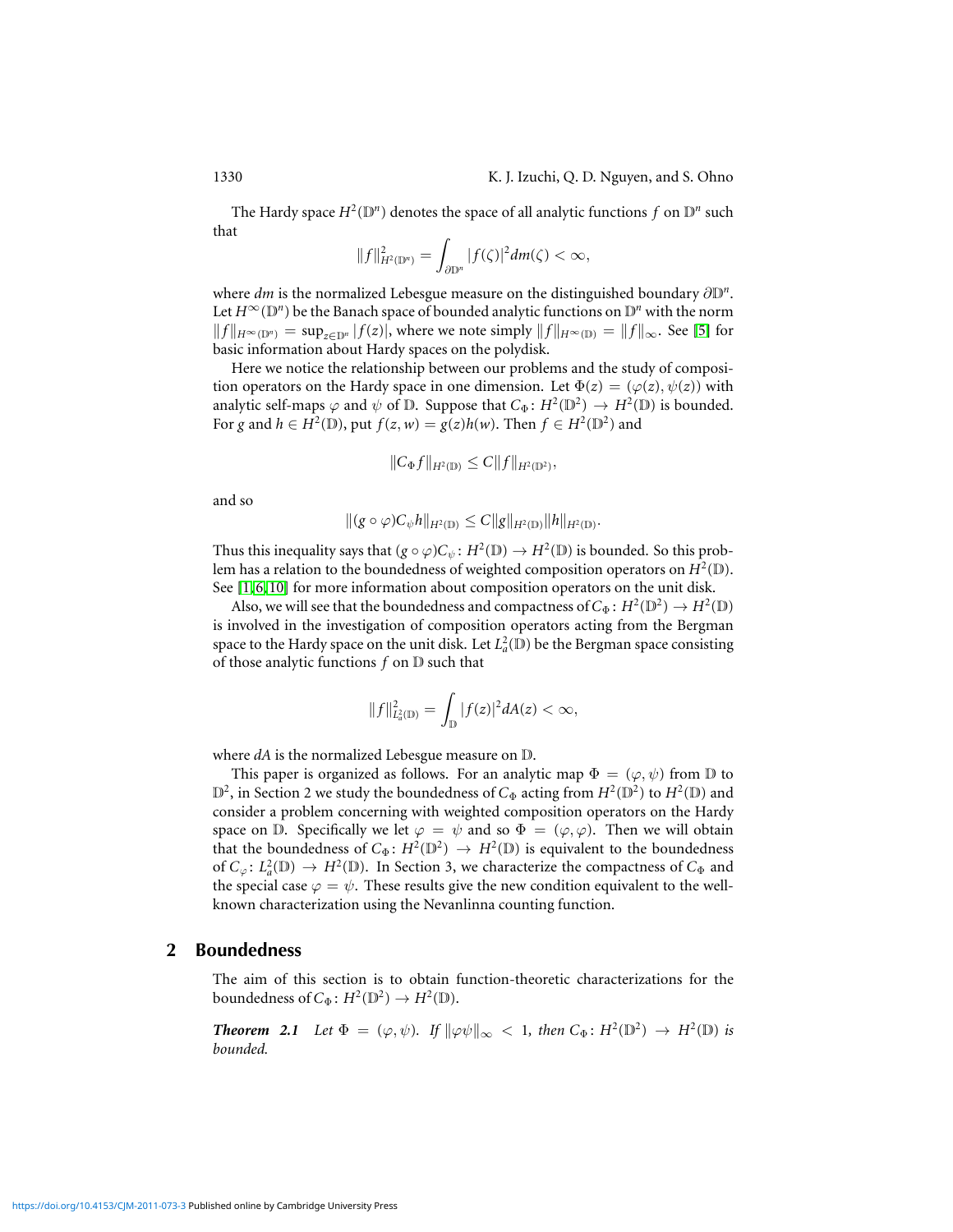**Proof** Take a number  $\sigma$  as  $\|\varphi\psi\|_{\infty} < \sigma < 1$ . Then there are measurable subsets  $\Gamma_1, \Gamma_2$  of  $\partial \mathbb{D}$  such that  $\Gamma_1 \cap \Gamma_2 = \emptyset$ ,  $m(\Gamma_1 \cup \Gamma_2) = 1$ ,  $|\varphi(\zeta)| < \sqrt{\sigma}$  a.e. on  $\Gamma_1$  and  $|\psi(\zeta)| < \sqrt{\sigma}$  a.e. on  $\Gamma_2$ . For any function  $F \in H^2(\mathbb{D}^2)$ , we may write

$$
F(z,w)=\sum_{n=0}^{\infty}z^nF_n(w)=\sum_{n=0}^{\infty}w^nG_n(z),
$$

where  $F_n(w)$ ,  $G_n(z) \in H^2(\mathbb{D})$  satisfy

$$
||F||_{H^{2}(\mathbb{D}^{2})}^{2} = \sum_{n=0}^{\infty} ||F_{n}||_{H^{2}(\mathbb{D})}^{2} = \sum_{n=0}^{\infty} ||G_{n}||_{H^{2}(\mathbb{D})}^{2}.
$$

We note that

$$
||C_{\Phi}F||_{H^{2}(\mathbb{D})}^{2} = \int_{\Gamma_{1}} |C_{\Phi}F(\zeta)|^{2} dm(\zeta) + \int_{\Gamma_{2}} |C_{\Phi}F(\zeta)|^{2} dm(\zeta).
$$

We have

$$
\int_{\Gamma_1} |C_{\Phi}F(\zeta)|^2 dm(\zeta) = \int_{\Gamma_1} \Big| \sum_{n=0}^{\infty} \varphi^n(\zeta) C_{\psi} F_n(\zeta) \Big|^2 dm(\zeta)
$$
  
\n
$$
\leq \int_{\Gamma_1} \Big( \sum_{n=0}^{\infty} |\varphi(\zeta)|^{2n} \Big) \Big( \sum_{n=0}^{\infty} |C_{\psi} F_n(\zeta)|^2 \Big) dm(\zeta)
$$
  
\n
$$
\leq \frac{1}{1-\sigma} \int_{\partial D} \sum_{n=0}^{\infty} |C_{\psi} F_n(\zeta)|^2 dm(\zeta)
$$
  
\n
$$
\leq \frac{1}{1-\sigma} \sum_{n=0}^{\infty} ||C_{\psi} F_n||_{H^2(D)}^2 \leq \frac{1}{1-\sigma} ||C_{\psi}||^2 ||F||_{H^2(D^2)}^2.
$$

Similarly we have

$$
\int_{\Gamma_2} |C_{\Phi} F(\zeta)|^2 \, dm(\zeta) \leq \frac{1}{1-\sigma} ||C_{\varphi}||^2 ||F||^2_{H^2(\mathbb{D}^2)}.
$$

Thus we get the assertion.

As we saw in the introduction, this research has the relationship to the boundedness of weighted composition operators on  $H^2(\mathbb{D})$ .

*Corollary 2.2 Let*  $\varphi$  *be an analytic self-map of*  $\mathbb{D}$ *. If*  $\varphi$  *is not inner, then there is a*  $f$ unction  $u \in H^2(\mathbb{D}) \setminus H^{\infty}(\mathbb{D})$  such that  $uC_{\varphi} \colon H^2(\mathbb{D}) \to H^2(\mathbb{D})$  is bounded.

**Proof** Since  $\varphi$  is not inner, there exists an analytic self-map  $\psi$  of  $\mathbb D$  such that  $\|\psi\|_{\infty} = 1$  and  $\|\varphi\psi\|_{\infty} < 1$ . Let  $\Phi = (\varphi, \psi)$ . By Theorem [2.1,](#page-1-0)  $C_{\Phi} : H^2(\mathbb{D}^2) \to$  $H^2(\mathbb{D})$  is bounded. Since  $\|\psi\|_{\infty} = 1$ , there is a function  $g \in H^2(\mathbb{D}) \setminus H^{\infty}(\mathbb{D})$ 

œ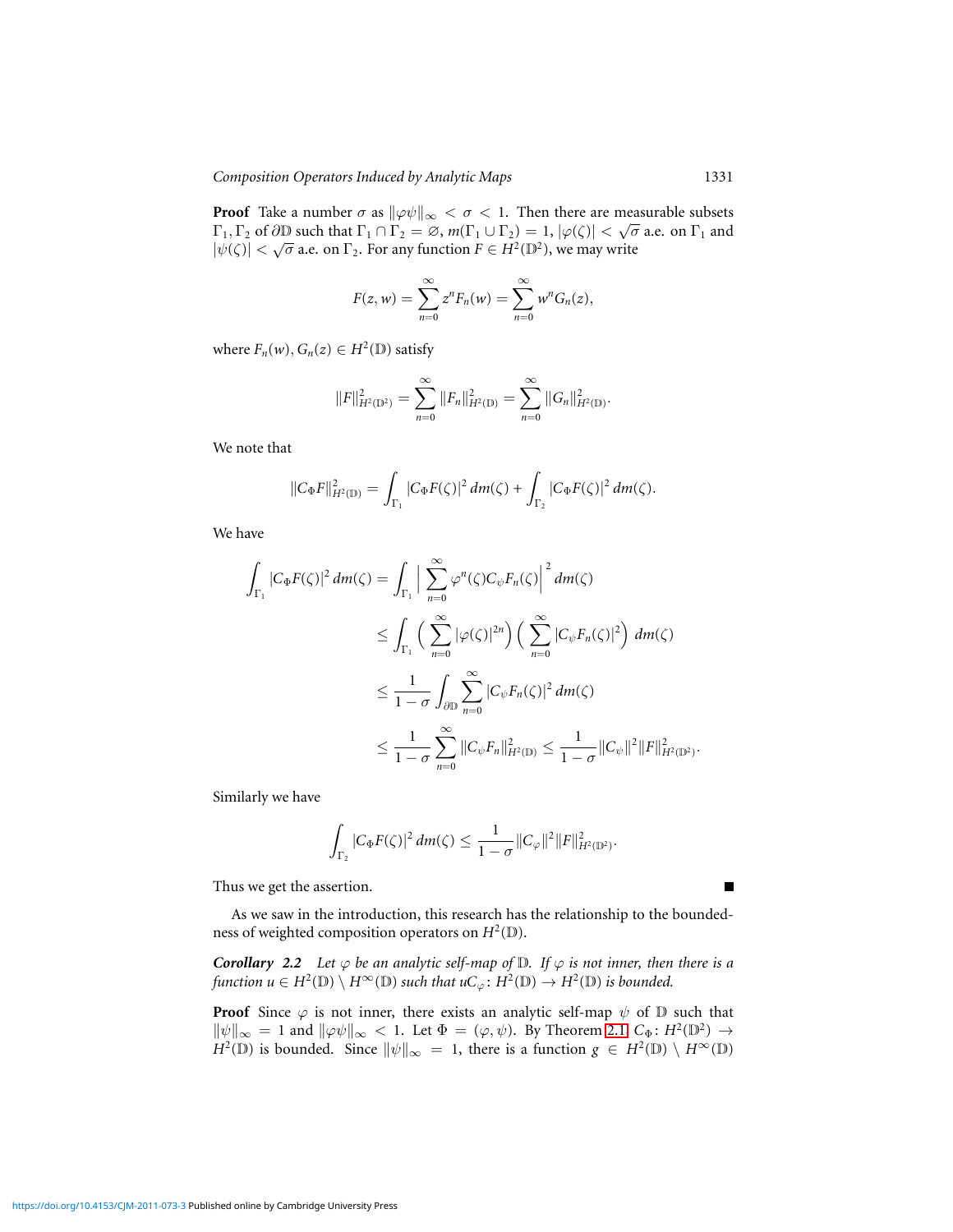such that  $u := g \circ \psi \in H^2(\mathbb{D}) \setminus H^{\infty}(\mathbb{D})$ . For any function  $f \in H^2(\mathbb{D})$ , let  $F(z, w) = f(z)g(w)$ . Then

$$
||uc_{\varphi}f||_{H^2(\mathbb{D})}=||C_{\Phi}F||_{H^2(\mathbb{D})}\leq ||C_{\Phi}|| ||g||_{H^2(\mathbb{D})}||f||_{H^2(\mathbb{D})}.
$$

This shows that  $uC_\varphi$  is a bounded operator on  $H^2(\mathbb{D})$ .

We now come to a full characterization for the boundedness of *C*<sup>φ</sup>.

*Definition* 2.3 A sequence  $\{\lambda_j\}$  in D is called a *uniqueness sequence* for  $H^2(\mathbb{D})$  if any  $f \in H^2(\mathbb{D})$  vanishing on  $\{\lambda_j\}$  must be zero.

Examples of uniqueness sequences are a sequence converging to a point in D and a sequence  $\{\lambda_j\}$  satisfying  $\sum (1 - |\lambda_j|) = \infty$ . Another example is the sampling set for  $H^2(\mathbb{D})$  (refer to [\[9\]](#page-11-6)).

For  $a = (z_0, w_0) \in \mathbb{D}^2$ , we let

$$
K_a(z,w)=\frac{1}{(1-\overline{z_0}z)(1-\overline{w_0}w)}.
$$

Then  $K_a$  is the Cauchy kernel of  $H^2(\mathbb{D}^2)$ . Obviously  $K_a \in H^{\infty}(\mathbb{D}^2)$ .

<span id="page-3-0"></span>*Theorem 2.4 Let*  $\{\lambda_i\}$  *be a uniqueness sequence in*  $\mathbb{D}$ *. Let*  $\Phi = (\varphi, \psi)$  *be an analytic* map from  $\mathbb D$  to  $\mathbb D^2$ . Then the following assertions are equivalent.

- (i)  $C_{\Phi}$ :  $H^2(\mathbb{D}^2) \to H^2(\mathbb{D})$  *is bounded.*
- (ii) *There exists a positive constant C such that for every*  $k \ge 1$  *and complex numbers*  $\alpha_1, \ldots, \alpha_k$

$$
\sum_{m,n=1}^k \frac{\alpha_m \overline{\alpha_n}}{(1 - \varphi(\lambda_n)\overline{\varphi(\lambda_m)})(1 - \psi(\lambda_n)\overline{\psi(\lambda_m)})} \leq C \sum_{m,n=1}^k \frac{\alpha_m \overline{\alpha_n}}{1 - \lambda_n \overline{\lambda_n}}.
$$

Condition (ii) can be rephrased as follows: There exists a positive constant *C* such that for any  $k \geq 1$ , the Hermitian matrix

$$
\left(\frac{C}{1-\lambda_n\overline{\lambda_m}}-\frac{1}{(1-\varphi(\lambda_n)\overline{\varphi(\lambda_m)})(1-\psi(\lambda_n)\overline{\psi(\lambda_m)})}\right)_{1\leq m,n\leq k}
$$

is positive semi-definite.

We need the following simple fact.

<span id="page-3-1"></span>*Lemma 2.5 For a uniqueness sequence*  $\{\lambda_i\}$ *, the linear span* A *of the set* 

$$
\left\{K_{\lambda_j}(z) := \frac{1}{1 - \overline{\lambda_j} z}, j \geq 1\right\}
$$

*is dense in*  $H^2(\mathbb{D})$ .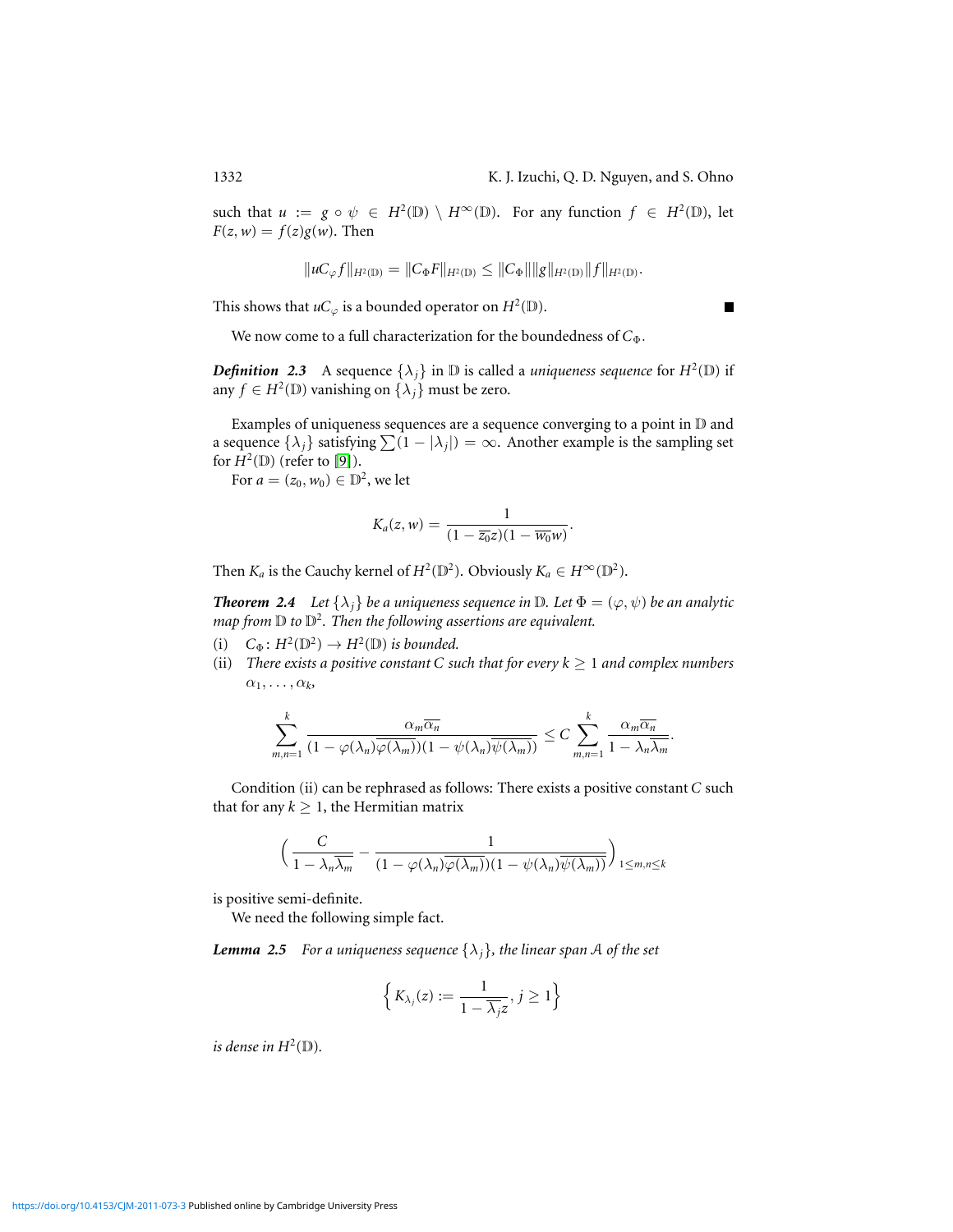**Proof** Let f be an element in  $H^2(\mathbb{D})$  that is orthogonal to A. By the reproducing property of Cauchy kernels and the uniqueness property of  $\{\lambda_i\}$ , we deduce that *f* must be identically zero.

**Proof of Theorem [2.4](#page-3-0)** (i) $\Rightarrow$ (ii) Considering the adjoint map of  $C_{\Phi}$ , we suppose that  $C^*_{\Phi}$ :  $H^2(\mathbb{D}) \to H^2(\mathbb{D}^2)$  is bounded. For a given set of complex numbers  $\alpha_1, \ldots, \alpha_k$ , we set

$$
K(z) = \sum_{m=1}^{k} \alpha_m K_{\lambda_m}(z).
$$

For  $a = (z, w) \in \mathbb{D}^2$ , we obtain

$$
(C_{\Phi}^{*}K)(z, w) = \sum_{m=1}^{k} \alpha_m \langle C_{\Phi}^{*}K_{\lambda_m}, K_a \rangle = \sum_{m=1}^{k} \alpha_m \langle K_{\lambda_m}, C_{\Phi}K_a \rangle
$$

$$
= \sum_{m=1}^{k} \frac{\alpha_m}{(1 - \overline{\varphi(\lambda_m)}z)(1 - \overline{\psi(\lambda_m)}w)}.
$$

It follows that

$$
||C_{\Phi}^*K||_{H^2(\mathbb{D}^2)}^2 = \sum_{m,n=1}^k \frac{\alpha_m \overline{\alpha_n}}{(1 - \varphi(\lambda_n)\overline{\varphi(\lambda_m)})(1 - \psi(\lambda_n)\overline{\psi(\lambda_m)})}.
$$

Similarly we have

$$
||K||_{H^2(\mathbb{D})}^2 = \sum_{m,n=1}^k \frac{\alpha_m \overline{\alpha_n}}{1 - \overline{\lambda_m} \lambda_n}.
$$

Since  $C^*_{\Phi}$  is bounded, we get the desired positive constant *C* (independent of *k*).

(ii)⇒(i) Let A be as in Lemma [2.5.](#page-3-1) For any  $a = (z, w) \in \mathbb{D}^2$ , define the linear map  $T: \mathcal{A} \to H^2(\mathbb{D}^2)$  by

$$
TK_{\lambda_j}(a) = \langle K_{\lambda_j}, C_{\Phi} K_a \rangle = \frac{1}{(1 - \overline{\varphi(\lambda_j)} z)(1 - \overline{\psi(\lambda_j)} w)}.
$$

Then, by the proof of the first part, there exists a positive constant *C* such that

$$
||Th||_{H^2(\mathbb{D}^2)} \leq C||h||_{H^2(\mathbb{D})}
$$

for all  $h \in \mathcal{A}$ . Since  $\mathcal{A}$  is dense in  $H^2(\mathbb{D})$ , the map *T* is extended to a bounded linear map  $T: H^2(\mathbb{D}) \to H^2(\mathbb{D}^2)$ . Note that  $C_{\Phi}$  is a *closed* densely defined operator, so the *formal* adjoint

$$
C_{\Phi}^* \colon H^2(\mathbb{D}) \to H^2(\mathbb{D}^2)
$$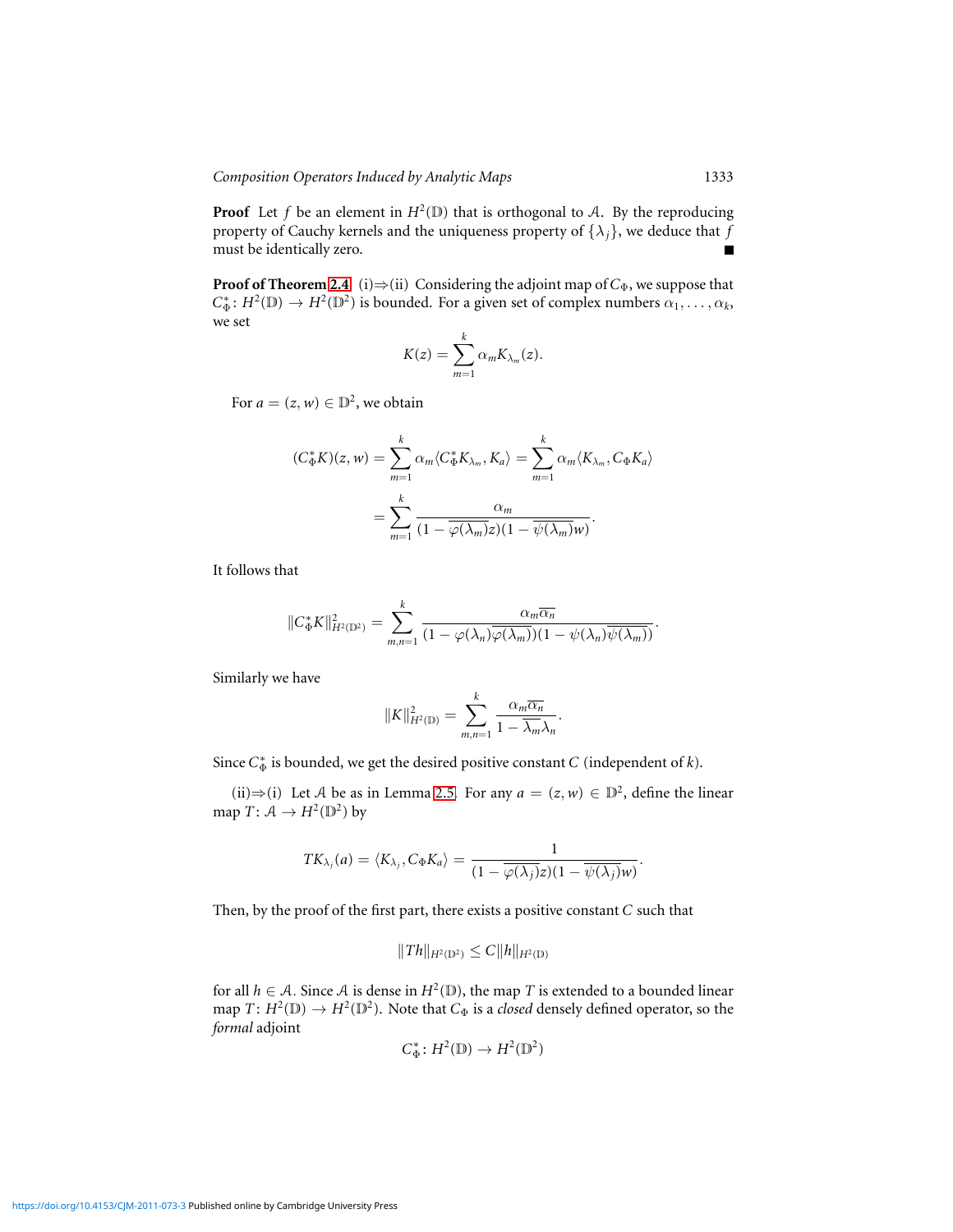is also defined on a linear *dense* subspace  $B$  of  $H^2(\mathbb{D})$ . We will show that  $B = H^2(\mathbb{D})$ . To see this, fix  $h \in \mathcal{B}$  and  $a \in \mathbb{D}^2$ . By Lemma [2.5](#page-3-1) there exists a sequence  $\{h_j\} \subset \mathcal{A}$ such that  $h_j \to h$  in  $H^2(\mathbb{D})$ . Then we have

$$
C_{\Phi}^{*}h(a) = \langle C_{\Phi}^{*}h, K_{a} \rangle = \langle h, C_{\Phi}K_{a} \rangle = \lim_{j \to \infty} \langle h_{j}, C_{\Phi}K_{a} \rangle
$$

$$
= \lim_{j \to \infty} (Th_{j})(a) = (Th)(a).
$$

Here, the fourth equality follows from the fact that each *h<sup>j</sup>* is a finite linear combination of  $K_{\lambda_j}$ . Thus we obtain  $C_{\Phi}^* h = Th$ . Since B is dense in  $H^2(\mathbb{D})$ , we infer that  $C^*_{\Phi} = T$  on  $H^2(\mathbb{D})$  and  $\mathcal{B} = H^2(\mathbb{D})$ . So  $C_{\Phi}$  must be bounded.

It should be remarked that we do not need the "uniqueness" of  $\lambda_j$  for the implication (i)⇒(ii). By taking  $\lambda_j = \lambda, j \ge 1$  for an arbitrary  $\lambda \in \mathbb{D}$ , we obtain the following simple consequence.

*Corollary 2.6 Let*  $\Phi = (\varphi, \psi)$  *with analytic self-maps*  $\varphi$  *and*  $\psi$  *of*  $\mathbb{D}$ *. Suppose that*  $C_{\Phi}$ :  $H^2(\mathbb{D}^2) \to H^2(\mathbb{D})$  *is bounded. Then* 

$$
\sup_{\lambda \in \mathbb{D}} \frac{1 - |\lambda|^2}{(1 - |\varphi(\lambda)|^2)(1 - |\psi(\lambda)|^2)} < \infty.
$$

So we obtain the next result. For an analytic self-map  $\varphi$  of  $\mathbb{D}$ , put

$$
\Gamma(\varphi) = \left\{ \zeta \in \partial \mathbb{D} : \limsup_{z \to \zeta, z \in \mathbb{D}} |\varphi(z)| = 1 \right\}.
$$

*Corollary 2.7 Let*  $\Phi = (\varphi, \psi)$  *with analytic self-maps*  $\varphi$  *and*  $\psi$  *of*  $\mathbb{D}$ *. Suppose that*  $C_{\Phi}$ :  $H^2(\mathbb{D}^2) \to H^2(\mathbb{D})$  *is bounded. Then*  $\varphi$  *has no finite angular derivative on*  $\Gamma(\psi)$ *and*  $\psi$  *has no finite angular derivative on*  $\Gamma(\varphi)$ *.* 

Inner functions having angular derivatives uniformly on ∂D are only finite Blaschke products.

*Corollary 2.8 Let*  $\Phi = (\varphi, \psi)$  *with*  $\|\varphi\|_{\infty} = \|\psi\|_{\infty} = 1$ *, where either*  $\varphi$  *or*  $\psi$  *is a finite Blaschke product.* Then  $C_{\Phi}$ :  $H^2(\mathbb{D}^2) \to H^2(\mathbb{D})$  *is unbounded.* 

Let  $\varphi$  be an inner function that has a uniformly finite angular derivative at every point in ∂D, that is,

$$
\sup_{\lambda} \frac{1 - |\varphi(\lambda)|^2}{1 - |\lambda|^2} < \infty.
$$

Then suppose that a weighted composition operator  $uC_{\varphi} : H^2(\mathbb{D}) \to H^2(\mathbb{D})$  is bounded for an analytic function *u*. Then its adjoint  $(uC_\varphi)^* : H^2(\mathbb{D}) \to H^2(\mathbb{D})$  is also bounded. Recall that  $(uC_\varphi)^*K_\lambda = \overline{u(\lambda)}K_{\varphi(\lambda)},$  where  $K_\lambda(z) = 1/(1 - \overline{\lambda}z)$  for  $\lambda \in \mathbb{D}$ . So for the normalized kernel  $k_{\lambda}(z) = \sqrt{1 - |\lambda|^2}/(1 - \overline{\lambda}z)$ ,

$$
|| (uC_{\varphi})^* k_{\lambda} ||_{H^2(\mathbb{D})}^2 \leq C ||k_{\lambda} ||_{H^2(\mathbb{D})}^2,
$$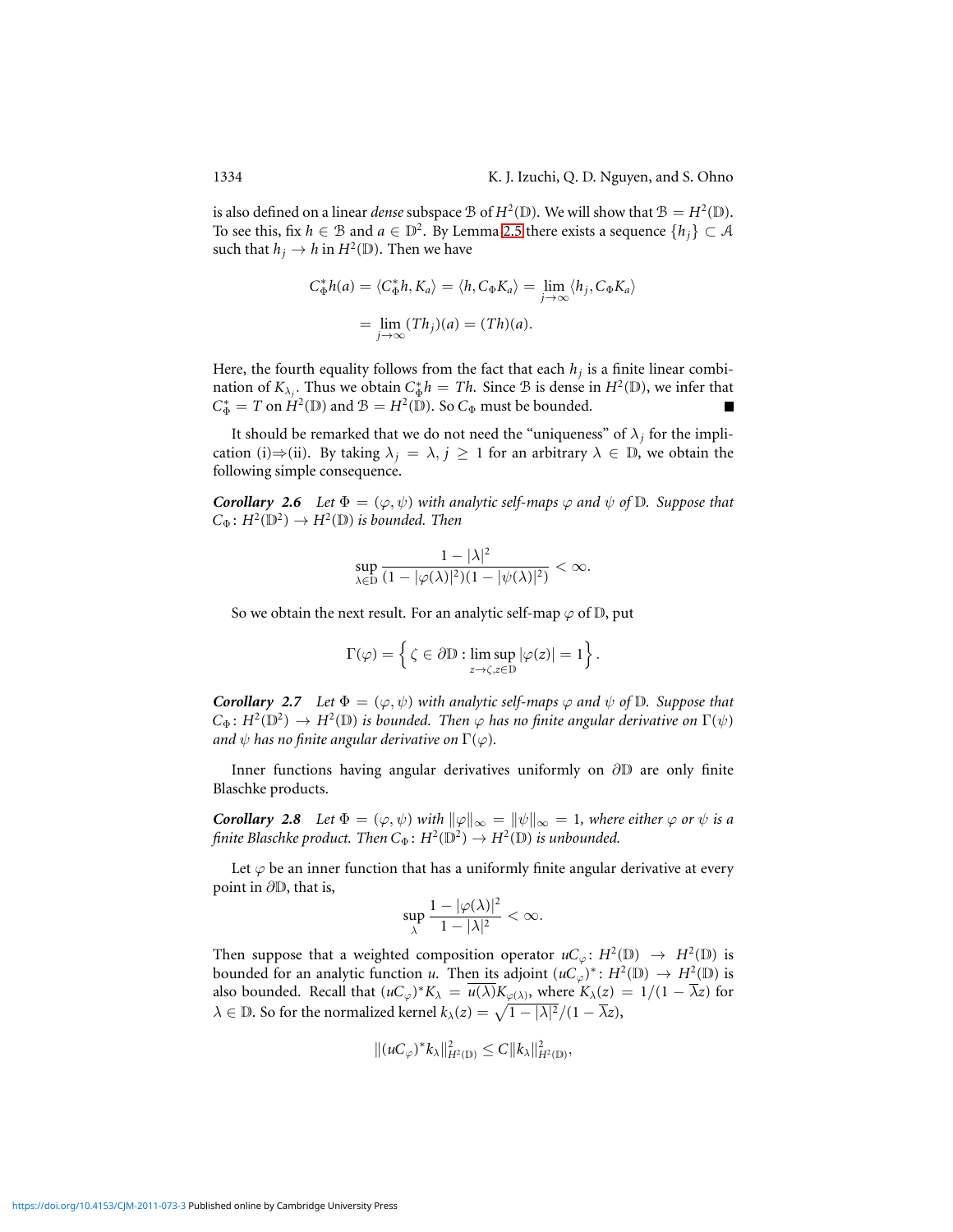*Composition Operators Induced by Analytic Maps* 1335

so

$$
|u(\lambda)|^2 \frac{1 - |\lambda|^2}{1 - |\varphi(\lambda)|^2} \leq C.
$$

As  $\varphi$  has a uniformly finite angular derivative at every point in  $\partial\mathbb{D}$ , we have  $u \in$  $H^{\infty}(\mathbb{D})$ . This gives a fact that if a weighted composition operator  $uC_{\varphi}$ :  $H^2(\mathbb{D}) \to$  $H^2(\mathbb{D})$  is bounded for a finite Blaschke product  $\varphi$  and analytic function *u*, then *u* is bounded. What about an inner function that is not a finite Blaschke product? We answer this question as follows.

<span id="page-6-0"></span>*Proposition 2.9* Let  $\varphi$  *be an inner function on*  $\mathbb D$  *satisfying the following conditions.* 

- (a) *There exists a closed arc I*  $\subset$   $\partial D$  with an end point  $\xi_0$  such that  $\varphi'$  is extended to a *non-vanishing analytic function near every point of I*  $\setminus$  { $\xi_0$ }.
- (b)  $\lim_{z \to \xi_0, z \in I} |\varphi'(z)| = +\infty$ .

*Then there exists a function*  $u \in H^2(\mathbb{D}) \setminus H^{\infty}(\mathbb{D})$  *such that*  $uC_{\varphi} \colon H^2(\mathbb{D}) \to H^2(\mathbb{D})$  *is bounded.*

Let  $S(z) = \exp((z+1)/(z-1))$ . Then *S* satisfies the assumption of Proposition [2.9.](#page-6-0) We can also check that for every  $\alpha \in \mathbb{D}$ , the function

$$
S_{\alpha}(z) := \frac{S(z) - \alpha}{1 - S(z)\overline{\alpha}}
$$

also satisfies this assumption. By the Frostman theorem ([\[2\]](#page-11-7)), for  $\alpha \in \mathbb{D}$ ,  $S_{\alpha}$  is an infinite Blaschke product except for a set of capacity zero.

**Proof of Proposition [2.9](#page-6-0)** By conditions (a) and (b), there is a sequence of disjoint open subarcs  ${I_n}$  of *I* satisfying that

(i)  $\varphi$  is a one-to-one map from  $I_n$  onto  $\varphi(I_n)$ ; (ii)  $\sum_{n=1}^{\infty}$ 1  $\frac{1}{b_n^2} < \infty$ , where  $b_n = \inf_{z \in I_n} |\varphi'(z)|$ .

We note that  $\sum_{n=1}^{\infty} m(I_n) \leq m(I) < \infty$ . By (ii), there is a sequence of positive numbers  $\{a_n\}$  satisfying that

(iii)  $a_n \to \infty$  and  $a_n \ge 1$  for every *n*;

(iv) 
$$
\sum_{n=1}^{\infty} a_n^2 m(I_n) < \infty;
$$
  
(v) 
$$
\sum_{n=1}^{\infty} \frac{a_n^2}{b_n^2} < \infty.
$$

*n*=1

Define a function *g* on ∂D as follows:

$$
g(z) = \begin{cases} a_n & \text{for } z \in I_n \\ 1 & \text{for } z \in \partial \mathbb{D} \setminus \bigcup_{n=1}^{\infty} I_n. \end{cases}
$$

By  $(iv)$ , we have

$$
0<\int_{\partial\mathbb{D}}\log|g(\zeta)|dm(\zeta)\leq\int_{\partial\mathbb{D}}|g(\zeta)|^2dm(\zeta)<\infty.
$$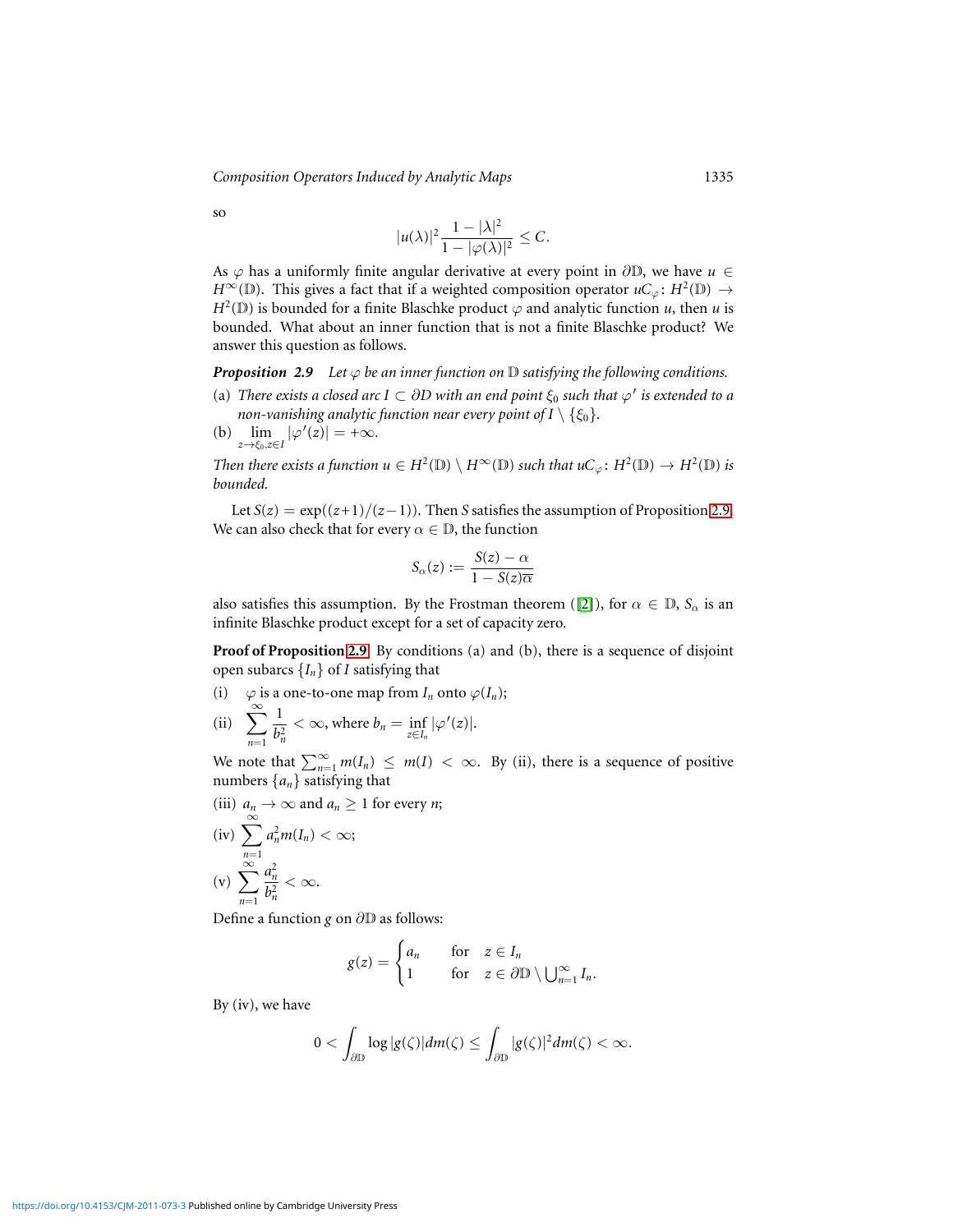Thus we can find a function  $u \in H^2(\mathbb{D})$  such that  $|u| = g$  almost everywhere on  $\partial \mathbb{D}$ . By (iii),  $u \notin H^{\infty}(\mathbb{D})$ . For  $f \in H^2(\mathbb{D})$ , we have

$$
\int_{\partial \mathbb{D}} |u(\zeta)|^2 |f(\varphi(\zeta))|^2 dm(\zeta)
$$
\n
$$
= \int_{\partial \mathbb{D} \setminus \bigcup_{n=1}^{\infty} I_n} |f(\varphi(\zeta))|^2 dm(\zeta) + \sum_{n=1}^{\infty} a_n^2 \int_{I_n} |f(\varphi(\zeta))|^2 dm(\zeta)
$$
\n
$$
\leq ||C_{\varphi}||^2 ||f||_{H^2(\mathbb{D})}^2 + \sum_{n=1}^{\infty} a_n^2 \int_{\varphi(I_n)} \frac{|f(\xi)|^2}{\min_{\zeta \in I_n} |\varphi'(\zeta)|^2} dm(\xi)
$$
\n
$$
= \left( ||C_{\varphi}||^2 + \sum_{n=1}^{\infty} \frac{a_n^2}{b_n^2} \right) ||f||_{H^2(\mathbb{D})}^2.
$$

Here the first inequality comes from (i) and the change-of-variables theorem. By (v),  $\mathcal{U}C_{\varphi}$ :  $H^2(\mathbb{D}) \to H^2(\mathbb{D})$  is bounded.

We have the following problem.

*Problem 2.10* Suppose that  $\varphi$  is an inner function that is not a finite Blaschke product. Is there  $u \in H^2(\mathbb{D}) \setminus H^{\infty}(\mathbb{D})$  such that  $uC_{\varphi} \colon H^2(\mathbb{D}) \to H^2(\mathbb{D})$  is bounded?

Next we study the special case  $\varphi = \psi$ . Let  $\Phi = (\varphi, \varphi)$ . For  $f = \sum_{n=0}^{\infty} a_n z^n$  $L^2_a(\mathbb{D})$ , we define

$$
Uf = \sum_{n=0}^{\infty} \frac{a_n}{n+1} \left( \sum_{k=0}^{n} z^k w^{n-k} \right).
$$

Then  $||Uf||_{H^2(\mathbb{D}^2)} = ||f||_{L^2_a(\mathbb{D})}$ . Let  $N = \{Uf : f \in L^2_a(\mathbb{D})\}$ . Then *N* is a closed subspace of  $H^2(\mathbb{D}^2)$  and  $C_{\Phi}U = C_{\varphi}$  on  $L^2_{\theta}(\mathbb{D})$ . It is known that  $H^2(\mathbb{D}^2) \oplus N =$  $\sqrt{(z-w)H^2(\mathbb{D}^2)}$  (see [\[3\]](#page-11-8)). Hence  $C_{\Phi} = 0$  on  $H^2(\mathbb{D}^2) ⊕ N$ . Thus we get the following lemma.

<span id="page-7-0"></span>*Lemma 2.11 For*  $\Phi = (\varphi, \varphi), C_{\Phi}: H^2(\mathbb{D}^2) \to H^2(\mathbb{D})$  *is bounded (compact) if and only if*  $C_\varphi$ :  $L^2_a(\mathbb{D}) \to H^2(\mathbb{D})$  *is bounded (compact).* 

We recall that the classical Nevanlinna counting function  $N_{\varphi}$  for an analytic selfmap  $\varphi$  of  $D$  is defined by

$$
N_{\varphi}(w) = \sum_{z \in \varphi^{-1}\{w\}} \log \frac{1}{|z|} \quad \text{for} \quad w \in \mathbb{D} \setminus \{\varphi(0)\}.
$$

It is known that

$$
\limsup_{|w|\to 1}\frac{N_{\varphi}(w)}{\log\frac{1}{|w|}}<\infty
$$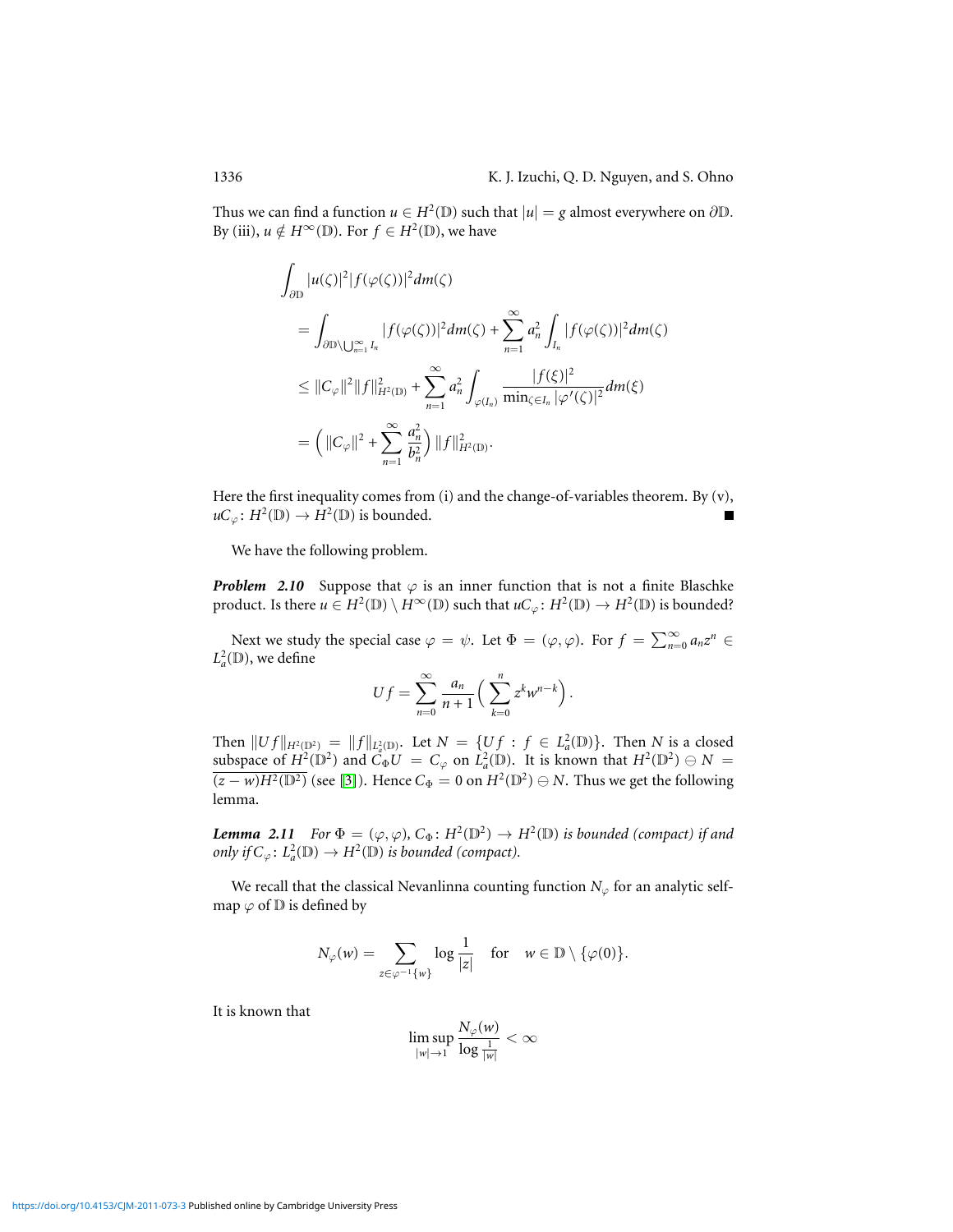*Composition Operators Induced by Analytic Maps* 1337

for every analytic self-map  $\varphi$  of  $D$ , and that  $C_{\varphi} \colon H^2(D) \to H^2(D)$  is compact if and only if

$$
\lim_{|w|\to 1}\frac{N_\varphi(w)}{\log\frac{1}{|w|}}=0
$$

(see [\[6\]](#page-11-4)). We have the following.

<span id="page-8-0"></span>*Proposition 2.12 For*  $\Phi = (\varphi, \varphi)$  *with an analytic self-map*  $\varphi$  *of*  $\mathbb{D}$ *, the following are equivalent:*

- (i)  $C_{\Phi} \colon H^2(\mathbb{D}^2) \to H^2(\mathbb{D})$  *is bounded*;
- (ii)  $C_{\varphi} \colon L^2_a(\mathbb{D}) \to H^2(\mathbb{D})$  *is bounded*;
- (iii) for a uniqueness sequence  $\lambda_j$  of  $H^2(\mathbb{D})$ , there exists a positive constant C such that *for every*  $k \geq 1$  *the matrix*

$$
\left(\frac{C}{1-\lambda_n\overline{\lambda_m}}-\frac{1}{(1-\varphi(\lambda_n)\overline{\varphi(\lambda_m)})^2}\right)_{1\leq m,n\leq k}
$$

*is positive semi-definite;*

(iv) lim sup  $|w| \rightarrow 1$  $N_\varphi(w)$  $\frac{1}{\left|\log\frac{1}{|w|}\right|^2} < \infty.$ 

**Proof** The equivalence of (i) and (iii) is due to Theorem [2.4.](#page-3-0) Smith [\[7\]](#page-11-9) investigated the properties of  $C_\varphi: L^2_a(\mathbb{D}) \to H^2(\mathbb{D})$  and gave the equivalence of conditions (ii) and (iv). The equivalence of (i) and (ii) follows from Lemma [2.11.](#page-7-0) ■

Suppose that  $\|\varphi\|_{\infty} = 1$  and  $C_{\varphi}$ :  $H^2(\mathbb{D}) \to H^2(\mathbb{D})$  is not compact. Then we have

$$
\limsup_{|w|\to 1}\frac{N_\varphi(w)}{\big[\log\frac{1}{|w|}\big]^2}=\infty.
$$

By Proposition [2.12,](#page-8-0)  $C_{\Phi}$ :  $H^2(\mathbb{D}^2) \to H^2(\mathbb{D})$  is unbounded.

#### **3 Compactness**

In this section we study the compactness of  $C_{\Phi}$  acting from  $H^2(\mathbb{D}^2)$  to  $H^2(\mathbb{D})$ . If  $C_{\Phi}$ :  $H^2(\mathbb{D}^2) \to H^2(\mathbb{D})$  is compact, then trivially both  $C_{\varphi}$  and  $C_{\psi}$  are compact operators from  $H^2(\mathbb{D})$  to  $H^2(\mathbb{D})$ .

In analogy with Theorem [2.1,](#page-1-0) we have the following result.

*Theorem 3.1 Let*  $\Phi = (\varphi, \psi)$ *. If*  $\|\varphi\psi\|_{\infty} < 1$  *and both operators*  $C_{\varphi}, C_{\psi}$ *: H*<sup>2</sup>( $\mathbb{D}$ )  $\rightarrow$  $H^2(\mathbb{D})$  *are compact, then*  $C_{\Phi}$ :  $H^2(\mathbb{D}^2) \to H^2(\mathbb{D})$  *is compact.* 

**Proof** Take a number  $\sigma$  as  $\|\varphi\psi\|_{\infty} < \sigma < 1$ . Then there are measurable subsets  $\Gamma_1, \Gamma_2$  of  $\partial \mathbb{D}$  such that  $\Gamma_1 \cap \Gamma_2 = \emptyset$ ,  $m(\Gamma_1 \cup \Gamma_2) = 1$ ,  $|\varphi(\zeta)| < \sqrt{\sigma}$  a.e. on  $\Gamma_1$  and  $|\psi(\zeta)| < \sqrt{\sigma}$  a.e. on  $\Gamma_2$ . Let  $\{F_k\}_k$  be a bounded sequence in  $H^2(\mathbb{D}^2)$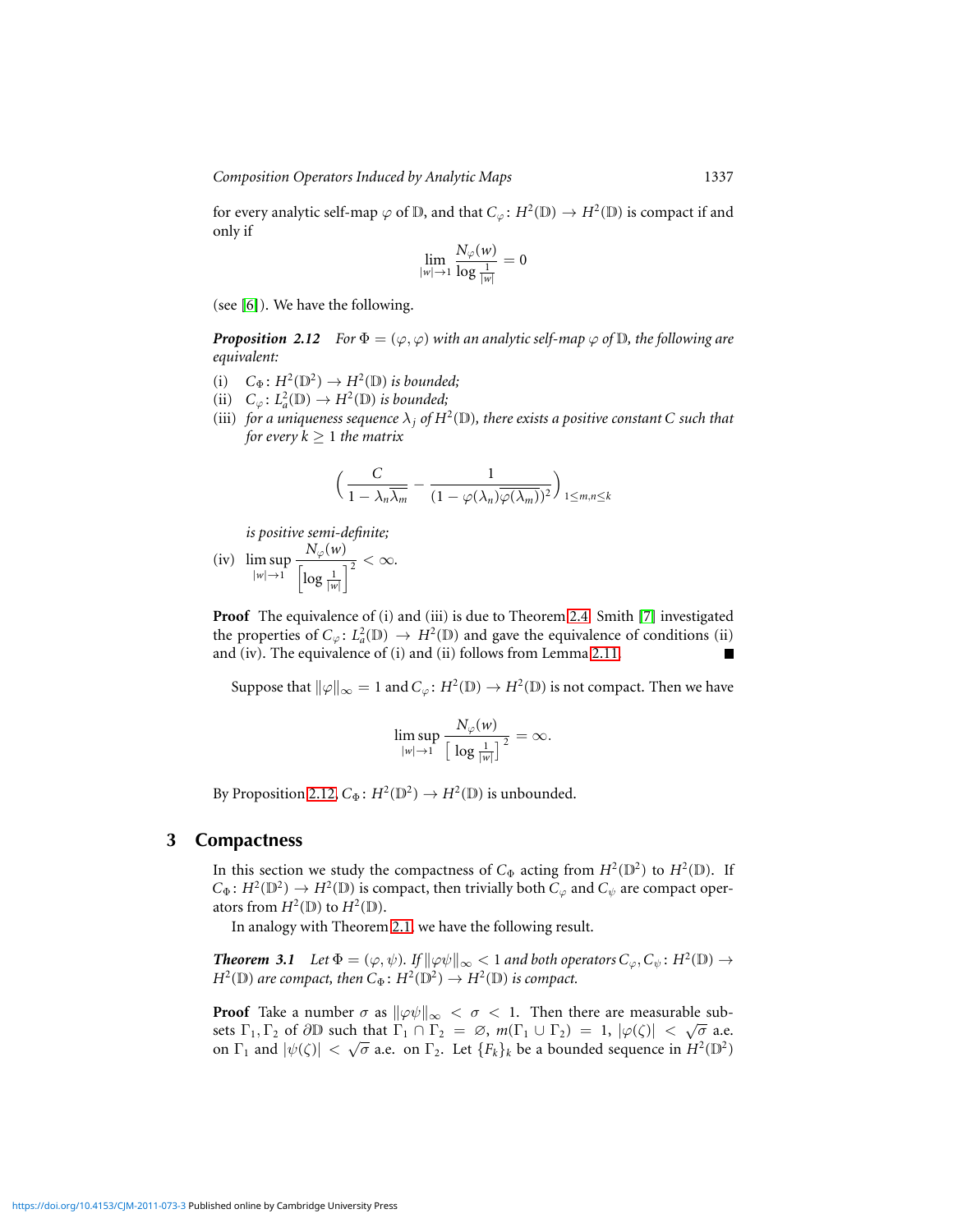such that  $F_k \to 0$  uniformly as  $k \to \infty$  on any compact subset of  $\mathbb{D}^2$ . Let  $M =$  $\sup_k \|F_k\|_{H^2(\mathbb{D}^2)} < \infty$ . We may write

$$
F_k(z, w) = \sum_{n=0}^{\infty} z^n F_{n,k}(w) = \sum_{n=0}^{\infty} w^n G_{n,k}(z),
$$

where  $F_{n,k}(w)$ ,  $G_{n,k}(z) \in H^2(\mathbb{D})$  satisfying

$$
||F_k||_{H^2(\mathbb{D}^2)}^2 = \sum_{n=0}^{\infty} ||F_{n,k}||_{H^2(\mathbb{D})}^2 = \sum_{n=0}^{\infty} ||G_{n,k}||_{H^2(\mathbb{D})}^2.
$$

We note that

$$
||C_{\Phi}F_k||_{H^2(\mathbb{D})}^2 = \int_{\Gamma_1} |(C_{\Phi}F_k)(\zeta)|^2 \, dm(\zeta) + \int_{\Gamma_2} |(C_{\Phi}F_k)(\zeta)|^2 \, dm(\zeta).
$$

We have

$$
\int_{\Gamma_1} |(C_{\Phi} F_k)(\zeta)|^2 dm(\zeta)
$$
\n
$$
= \int_{\Gamma_1} \left| \sum_{n=0}^{\infty} \varphi^n(\zeta) (C_{\psi} F_{n,k})(\zeta) \right|^2 dm(\zeta)
$$
\n
$$
\leq 2 \int_{\Gamma_1} \left( \left| \sum_{n=0}^N \varphi^n(\zeta) (C_{\psi} F_{n,k})(\zeta) \right|^2 + \left| \sum_{n=N+1}^{\infty} \varphi^n(\zeta) (C_{\psi} F_{n,k})(\zeta) \right|^2 \right) dm(\zeta)
$$
\n
$$
\leq 2 \int_{\partial \mathbb{D}} \left( \left| \sum_{n=0}^N \varphi(\zeta) (C_{\psi} F_{n,k})(\zeta) \right|^2 + \sigma^{2(N+1)} \left| \sum_{n=N+1}^{\infty} \varphi^{n-N-1}(\zeta) (C_{\psi} F_{n,k})(\zeta) \right|^2 \right) dm(\zeta).
$$

Let  $T_z^*F = (F - F(0, w))/z$  for  $F \in H^2(\mathbb{D}^2)$ . Then  $T_z^*$  is a contraction on  $H^2(\mathbb{D}^2)$ . We have

$$
\sum_{n=N+1}^{\infty} \varphi^{n-N-1} C_{\psi} F_{n,k} = C_{\Phi} (T_z^*)^{N+1} F_k.
$$

By Theorem 3.1,

$$
\int_{\Gamma_1} |(C_{\Phi} F_k)(\zeta)|^2 dm(\zeta) \leq 2 \int_{\partial \mathbb{D}} \Big| \sum_{n=0}^N \varphi^n(\zeta) (C_{\psi} F_{n,k})(\zeta) \Big|^2 dm(\zeta) + 2\sigma^{2(N+1)} ||C_{\Phi}||^2 M^2.
$$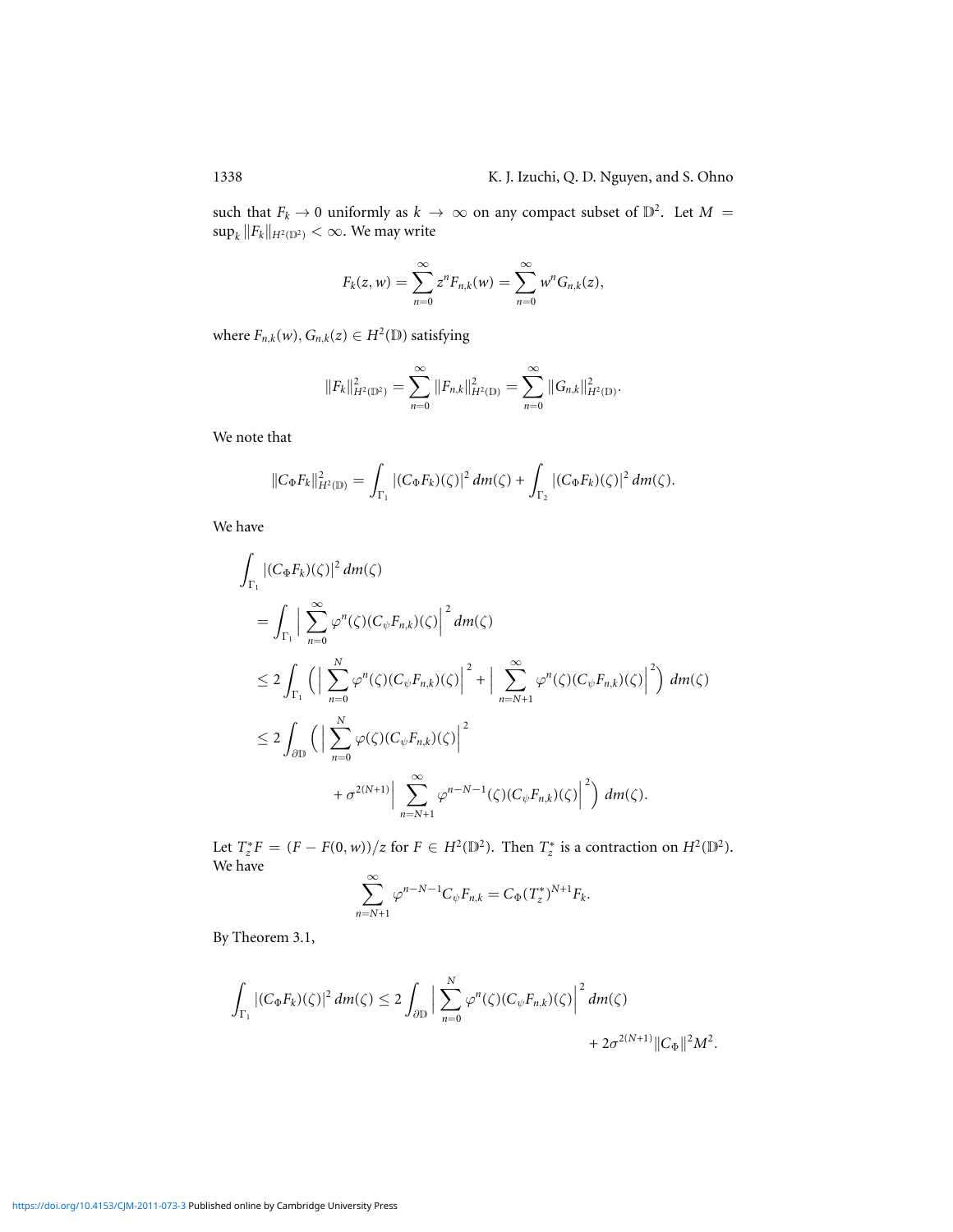Take  $\varepsilon > 0$  arbitrarily. Since  $0 < \sigma < 1$ , there exists a positive integer  $N_0$  such that

$$
2\sigma^{2(N_0+1)}\|C_{\Phi}\|^2M^2<\varepsilon.
$$

We have

$$
\int_{\Gamma_1} |(C_{\Phi} F_k)(\zeta)|^2 \, dm(\zeta) \leq 2(N_0+1) \sum_{n=0}^{N_0} ||C_{\psi} F_{n,k}||_{H^2(\mathbb{D})}^2 + \varepsilon.
$$

For each  $0 \le n \le N_0$ ,  $||F_{n,k}||_{H^2(\mathbb{D})} \le M$  for every *k*. Since  $F_k \to 0$  uniformly on any compact subset of  $\mathbb{D}^2$ , it is easy to see that  $F_{n,k} \to 0$  uniformly as  $k \to \infty$  on any compact subset of D. Since  $C_{\psi}$  is compact on  $H^2(\mathbb{D})$ ,  $||C_{\psi}F_{n,k}||_{H^2(\mathbb{D})} \to 0$  as  $k \to \infty$ . Thus we get

$$
\limsup_{k\to\infty}\int_{\Gamma_1}|(C_{\Phi}F_k)(\zeta)|^2\,dm(\zeta)\leq\varepsilon.
$$

Similarly we have

$$
\limsup_{k\to\infty}\int_{\Gamma_2}|(C_{\Phi}F_k)(\zeta)|^2\,dm(\zeta)\leq\varepsilon.
$$

Therefore

$$
\lim_{k\to\infty}||C_{\Psi}F_k||_{H^2(\mathbb{D})}=0.
$$

Thus we get the assertion.

In analogy with boundedness of *C*Φ, we also have the following characterization for compactness in a special case.

*Proposition 3.2 For*  $\Phi = (\varphi, \varphi)$  *with an analytic self-map*  $\varphi$  *of*  $\mathbb{D}$ *, the following are equivalent:*

- (i)  $C_{\Phi}$ :  $H^2(\mathbb{D}^2) \to H^2(\mathbb{D})$  *is compact*;
- (ii)  $C_{\varphi} \colon L^2_a(\mathbb{D}) \to H^2(\mathbb{D})$  *is compact*;
- (iii) lim sup  $|w| \rightarrow 1$  $N_\varphi(w)$  $\frac{N_{\varphi}(W)}{\left|\log\frac{1}{|W|}\right|^2}=0.$

**Proof** Smith [\[7\]](#page-11-9) gave the equivalence of conditions (ii) and (iii). The equivalence of conditions (i) and (ii) follows from Lemma [2.11.](#page-7-0)

About the Hilbert–Schmidtness, we can easily obtain the result using the orthogonal basis  $\{z^n w^m\}$  in  $H^2(\mathbb{D}^2)$ .

**Theorem 3.3** Suppose that  $C_{\Phi}$ :  $H^2(\mathbb{D}^2) \to H^2(\mathbb{D})$  is bounded. Then  $C_{\Phi}$ :  $H^2(\mathbb{D}^2) \to$ *H*2 (D) *is Hilbert–Schmidt if and only if*

$$
\int_0^{2\pi} \frac{1}{(1-|\varphi(e^{i\theta})|^2)(1-|\psi(e^{i\theta})|^2)} d\theta < \infty.
$$

**Acknowledgments** This work was done during visits of the second author to Nippon Institute of Technology and Niigata University in January of 2011. He wishes to express his gratitude to those institutions for financial support and hospitality.

<https://doi.org/10.4153/CJM-2011-073-3>Published online by Cambridge University Press